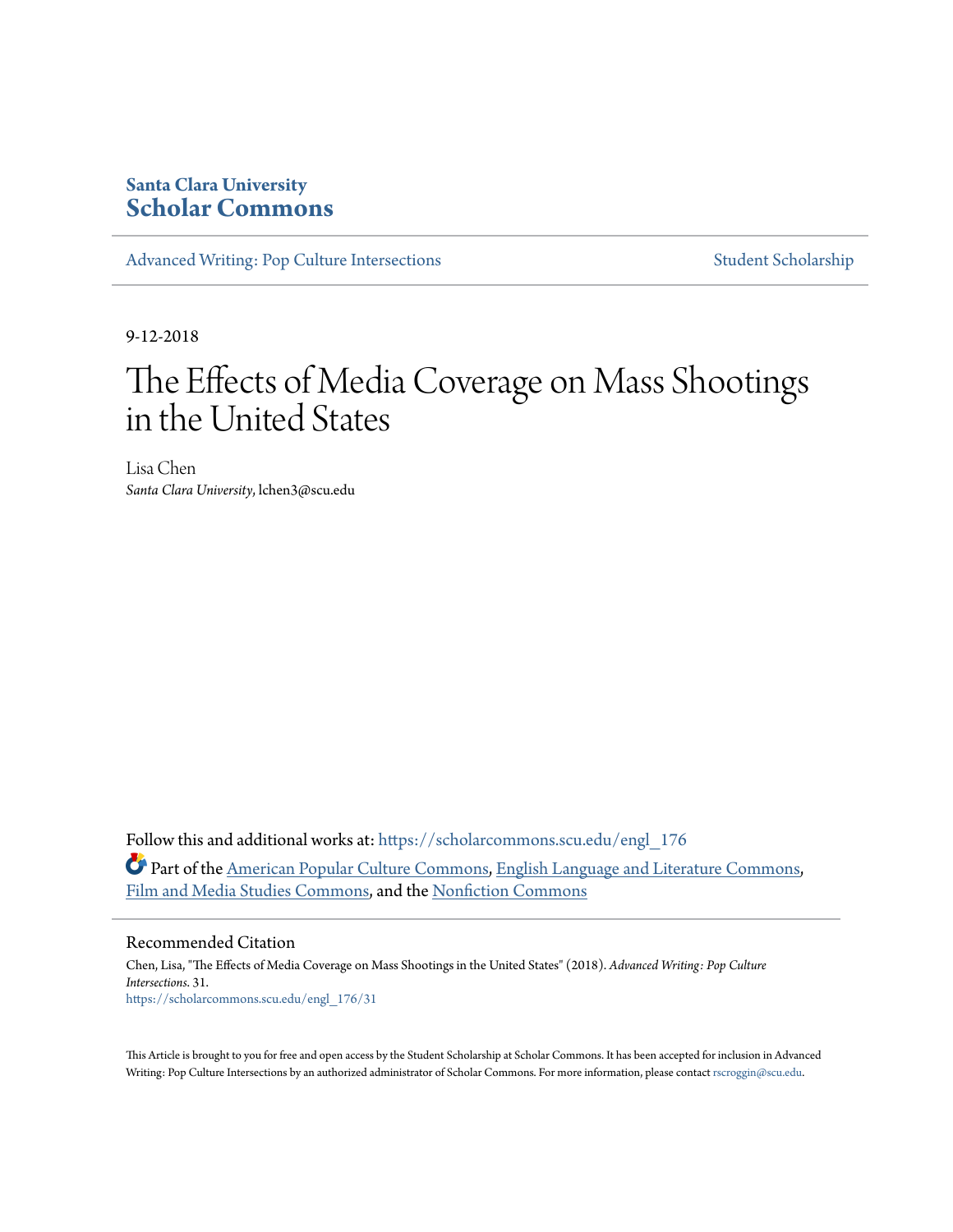Pop Culture Intersections

The Effects of Media Coverage on

Mass Shootings in the United States

Lisa Chen

Santa Clara University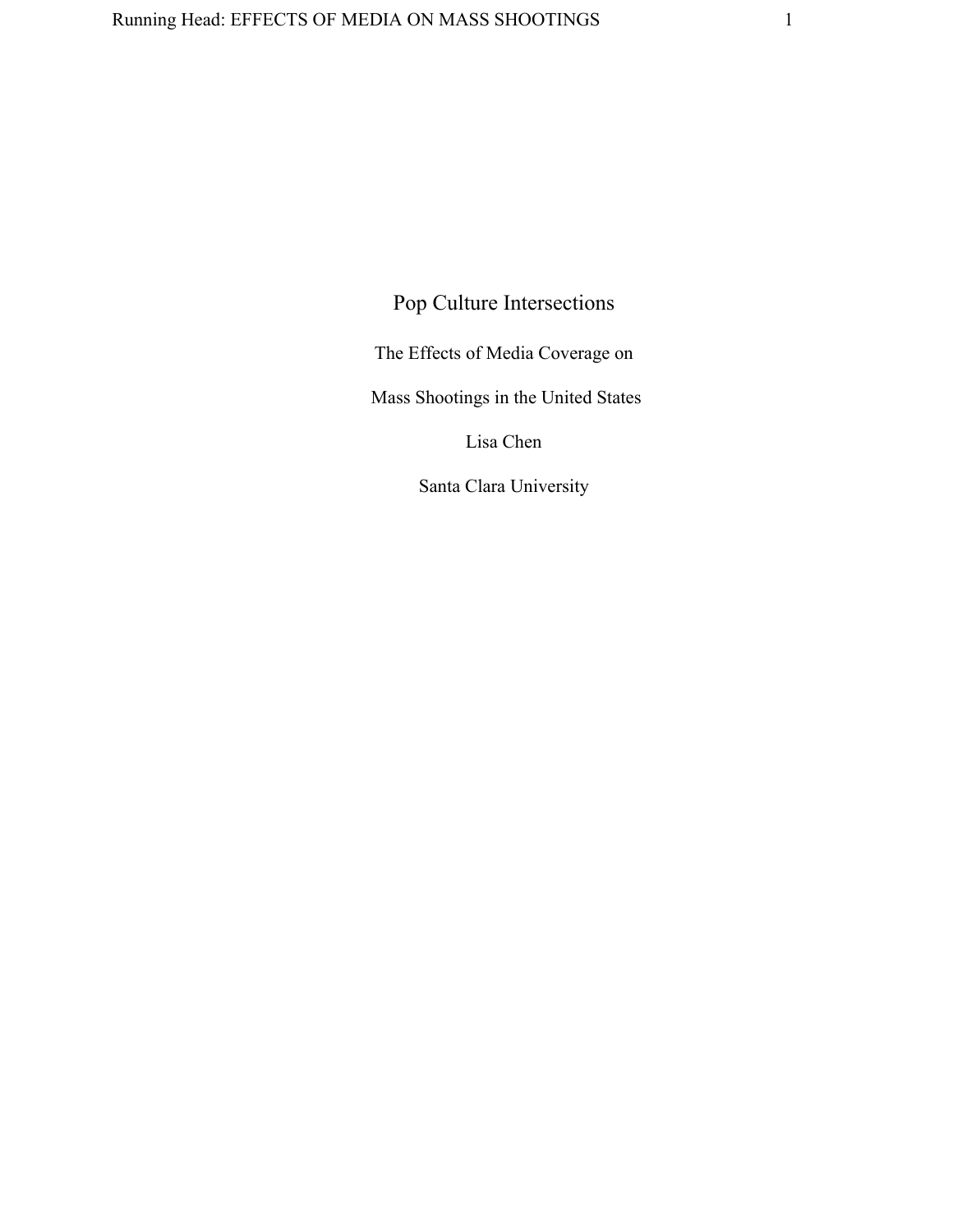# Abstract

This paper discusses the effects media coverage and media portrayal have on mass shootings in the United States. As the occurrences of mass shootings in the United States have increased, the depiction of these events through news outlets, media stories and journal articles have also increased. With these devastating events on the rise, the perceived public safety within the nation is at stake. By evaluating the effects of media coverage on mass shootings, we are able to uncover whether it may be encouraging the increasing trend. Through the examination of multiple news articles, scholarly journals, and books through a behavioral and psychological approach, we are able to further understand how media coverage and portrayal has changed the perception of mass shootings to future perpetrators and whether the discussion of media change surrounding perpetrators has actually occurred. As a result, we are able to conclude that media coverage on perpetrators does have an impact on the occurrences of mass shootings, as the amount attention surrounding perpetrators has been shown to be correlated with the number of shootings.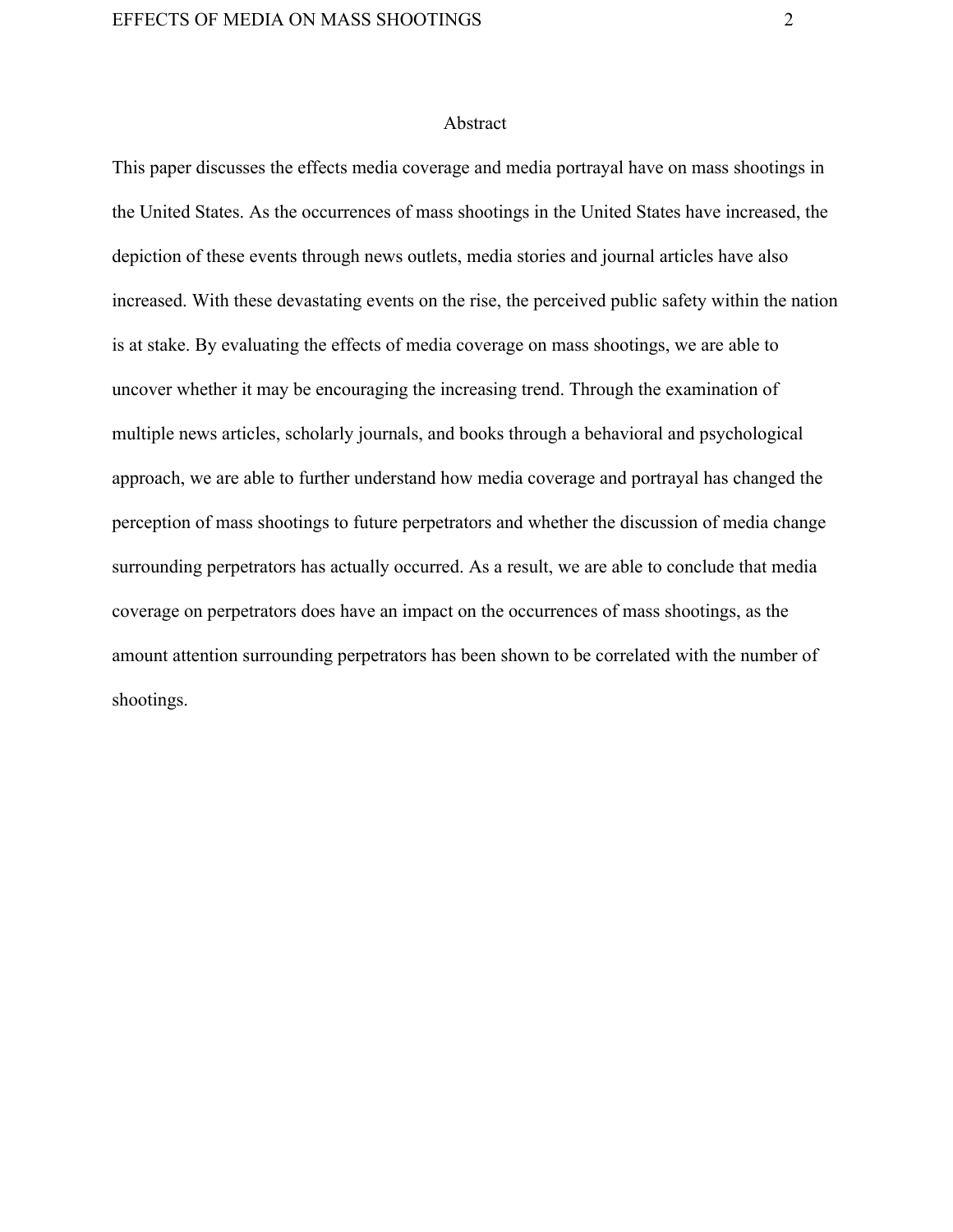The Effects of Media Coverage and Media Portrayal on Mass Shootings in the United States

# **Introduction**

# **Context**

Despite being home to only 4.4% of the world's population (U.S. and World Population Clock), around 31% of the world's mass shootings occur in the United States (Lankford, 2016). According to the Federal Bureau of Investigation (FBI), the term "mass murder" has been defined as a multiple homicide incident in which four or more victims are murdered, within one event, and in one or more locations in close geographical proximity (Krouse, 2015, p. 2). Although there is no set definition of what a "mass shooting" is, since a mass shooting is a type of mass murder, we are able to define a mass shooting as a mass murder through the use of firearms. From 1999 to 2013, the United States has seen on average of 31 mass murders per year, and of those incidents, 21 of them on average were committed entirely by firearms (Krouse, 2015, p. 2). The five deadliest public mass shootings in the United States have occurred since 2007 (Deadliest Mass Shootings, 2018) and the frequencies, along with number of fatalities is shown to be growing (Keller et. al, 2016). According to the Congressional Research Service, the annual number of public mass shootings in the 1970s had multiplied by four and a half times by the early 2010s (Krouse, 2015, p. 2). There has also been an increasing trend in active shooting incidents from 2000 to 2015, according to the FBI (Blair, 2014). As of 2015 to 2017, a mass shooting resulting in the death of four or more people occurred approximately every 12.5 days (Meindl & Ivy, 2017, p.368). With these alarming rates on the rise, the safety of the entire nation is in jeopardy.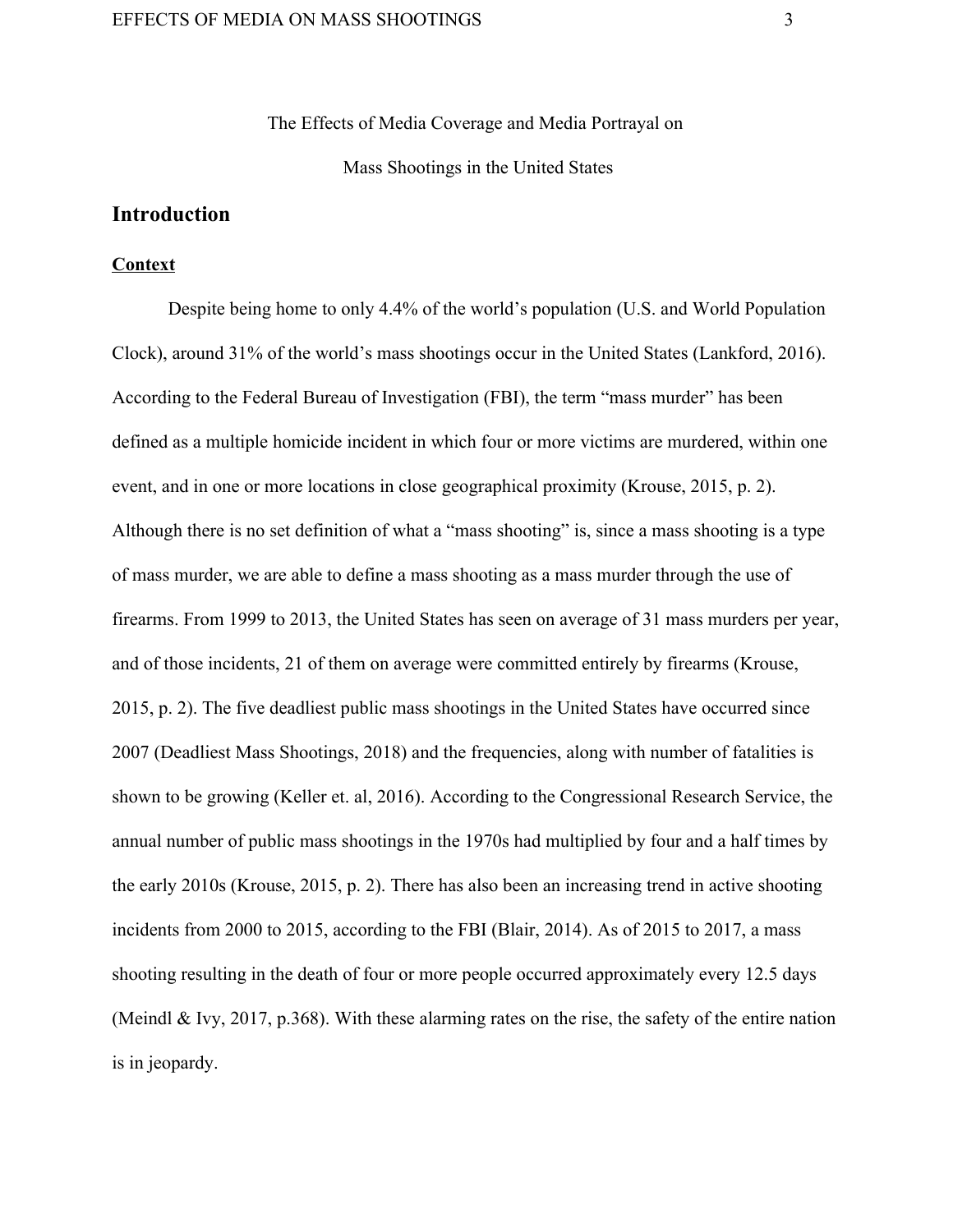# **Argument**

Although there is current discussion surrounding gun control laws and mental health approaches, the one area that may lead to major progress in decreasing the number of mass shootings is changing the media coverage and media portrayal surrounding both the offenders and the events. With current media coverage often highlighting the perpetrator and operation of the event, future offenders have a clear incentive of becoming famous for both their identities and actions through news outlets. Some shooters have even gone as far as reaching out to media organizations themselves to gain the fame they seek. Those who may be looking to commit a future shooting may also look at past offenders and events reported in the news to gain knowledge on how they can emulate a similar crime, causing contagion, copycat effects, and imitation. As a result of competing for attention, these fame-seeking offenders are extremely dangerous as they often try to kill more victims than previous shooters. The attention the media places on these aspects of mass shootings has caused the increase in occurrences and fatalities. If the media were to place less attention on the perpetrators of these events and focusing more on the victims, future perpetrators may be discouraged from continuing this increasing trend. By removing names, pictures, and details of the event from the media, the increase in frequency and fatalities may begin to drop.

# **Significance**

Although mass shootings may seem rare, there should still be a large concern surrounding this topic. Mass shootings not only cause multiple casualties and devastate families, but they also leave some survivors, bystanders, and community members with post-traumatic stress and create fear among the larger public. According to a Texas State University professor, J. Pete Blair, mass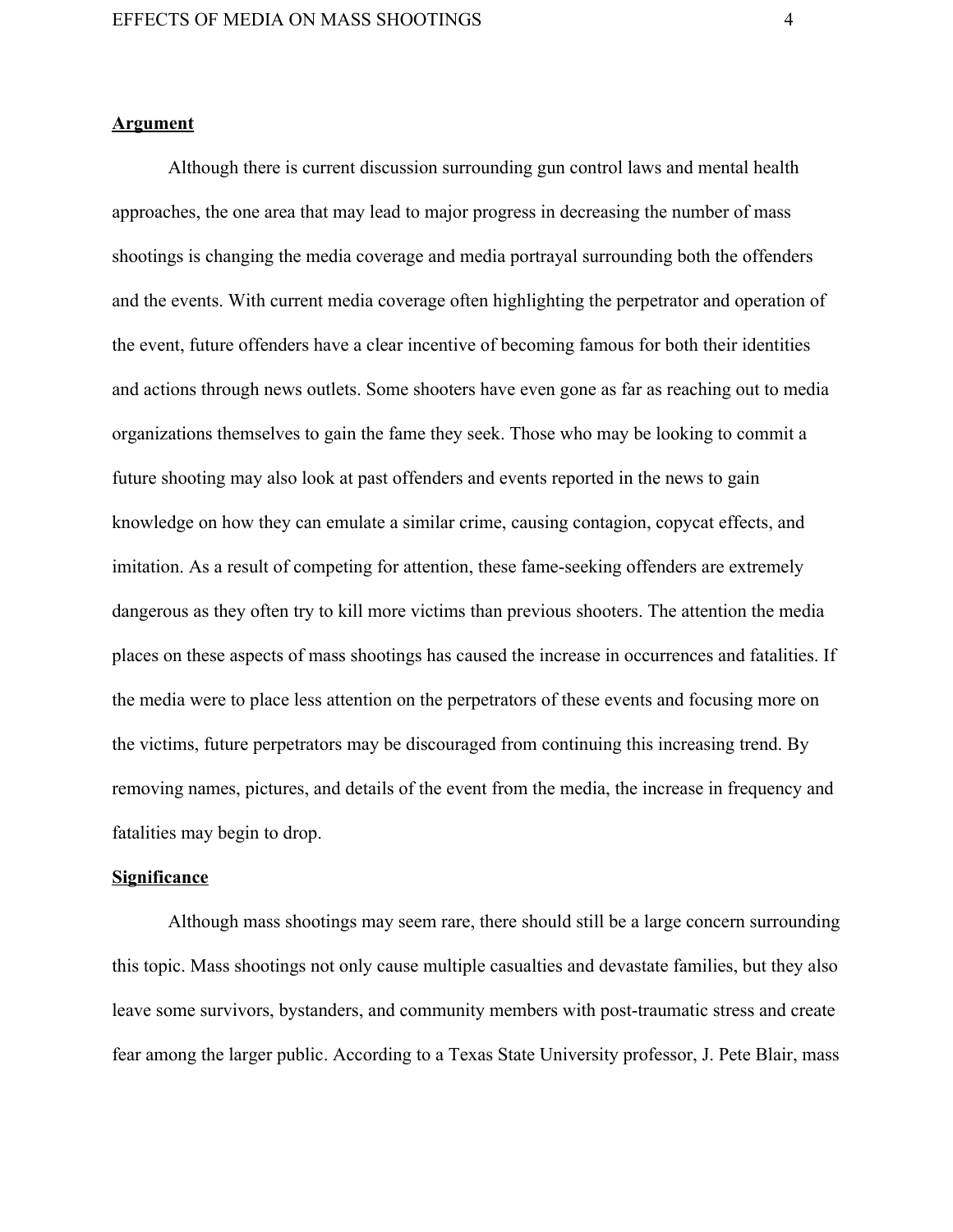shooting fatalities are often higher in large, crowded and confined spaces, making it difficult for people to escape (Keller et. al, 2016). As a result, gunmen often create hostage situations and are not stopped until hours after the event, causing deaths of victims who were in dire need of medical attention (Keller et. al, 2016). With the amount of deaths skyrocketing from mass shootings among public spaces, such as the workplace, schools, restaurants, and houses of worship, people are left feeling anxious and vulnerable due to the thoughts that "this could happen to me" (Krouse, 2015, p. 1). As human beings, coping with the loss of a loved one can be extremely difficult, but when the loss is unexpected and due to senseless violence, the sense of safety that was once had is taken away, leaving people feeling vulnerable, angry, and hopeless (Kamp, 2017). According the Sheila Rauch, an associate professor at Emory University, "Violent trauma steals the sense of safety that most people take for granted in their lives for themselves and those they care about" (Kamp, 2017). Both physical and mental trauma that is caused by shootings can be extremely detrimental to a person, as it can lead to depression, post traumatic stress disorder (PTSD), anxiety, fear, insomnia, anger, rehabilitation, and medical interventions that can last a person's entire lifetime (Lowe & Galea, 2017) . With shootings having such detrimental effects on everyone in the nation, it is critical to understand how these horrific events can be reduced.

# **Article Overview**

This journal article will give a background on the current discussion surrounding alternative approaches to reduce mass shootings, including gun control and mental health approaches. The importance of media coverage and how it plays a vital role in molding the public's opinion on certain events will also be discussed. Focusing on the relationship between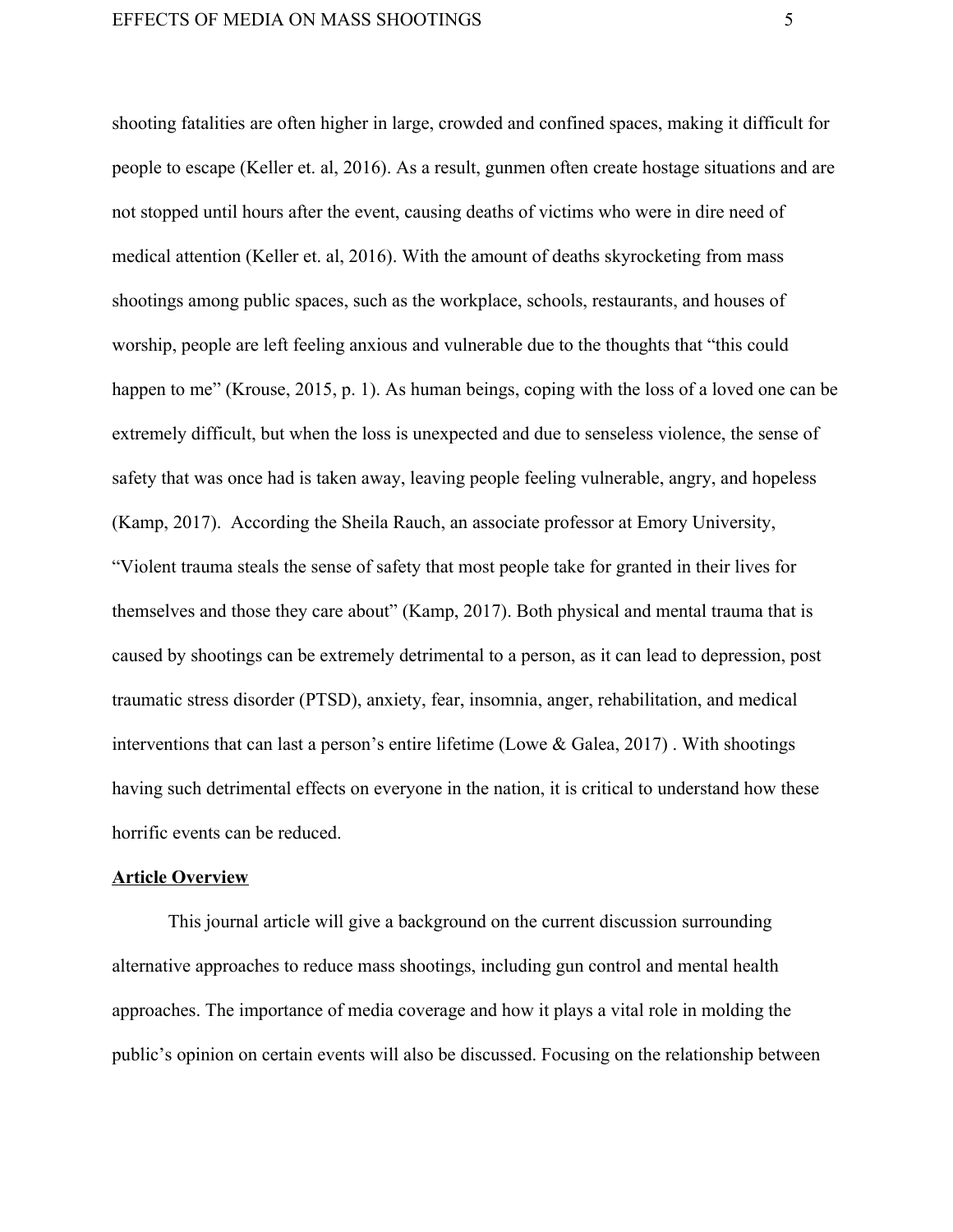the media and mass shootings will allow us to understand how focusing on perpetrator of these events in news stories may be causing the increase in occurrences and fatalities. The examination of how the media plays a role in transferring news to the public, due to its ability to shape the public's perception will give us a further understanding of how it can inspire undesired effects of future shootings. These undesired effects will be discussed through how the current state of media coverage surrounding shootings may be seen as a fame incentive or inspire copycat gunmen. Researching current news articles surrounding recent mass shootings will illustrate whether or not change among the media coverage has taken place. By looking at current media coverage, consequences of the media coverage, and whether implementation of change has occurred, we will be able to gain a further understanding of the possibility and plausibility of changing in media coverage surrounding these incidents.

By taking a psychological and behavioral approach I will be able to gain a further understanding of why media reporting of perpetrators, may influence the number of shootings and fatalities. Through the examining of current news articles surrounding recent shootings I will also be able to understand why the increasing trend of mass shootings have continued to increase. Looking at other media reports will also give me a chance to understand how difficult it would be to change the media coverage of perpetrators.

# **Current Discussion and Background**

#### **Current Discussion Part 1: Gun Control**

Although a ban on guns may often be the first topic of discussion when discussing how to reduce these fatal events, the actual removal of these weapons used by perpetrators may be nearly impossible. This is due to the fact that Americans appear to be dramatically split about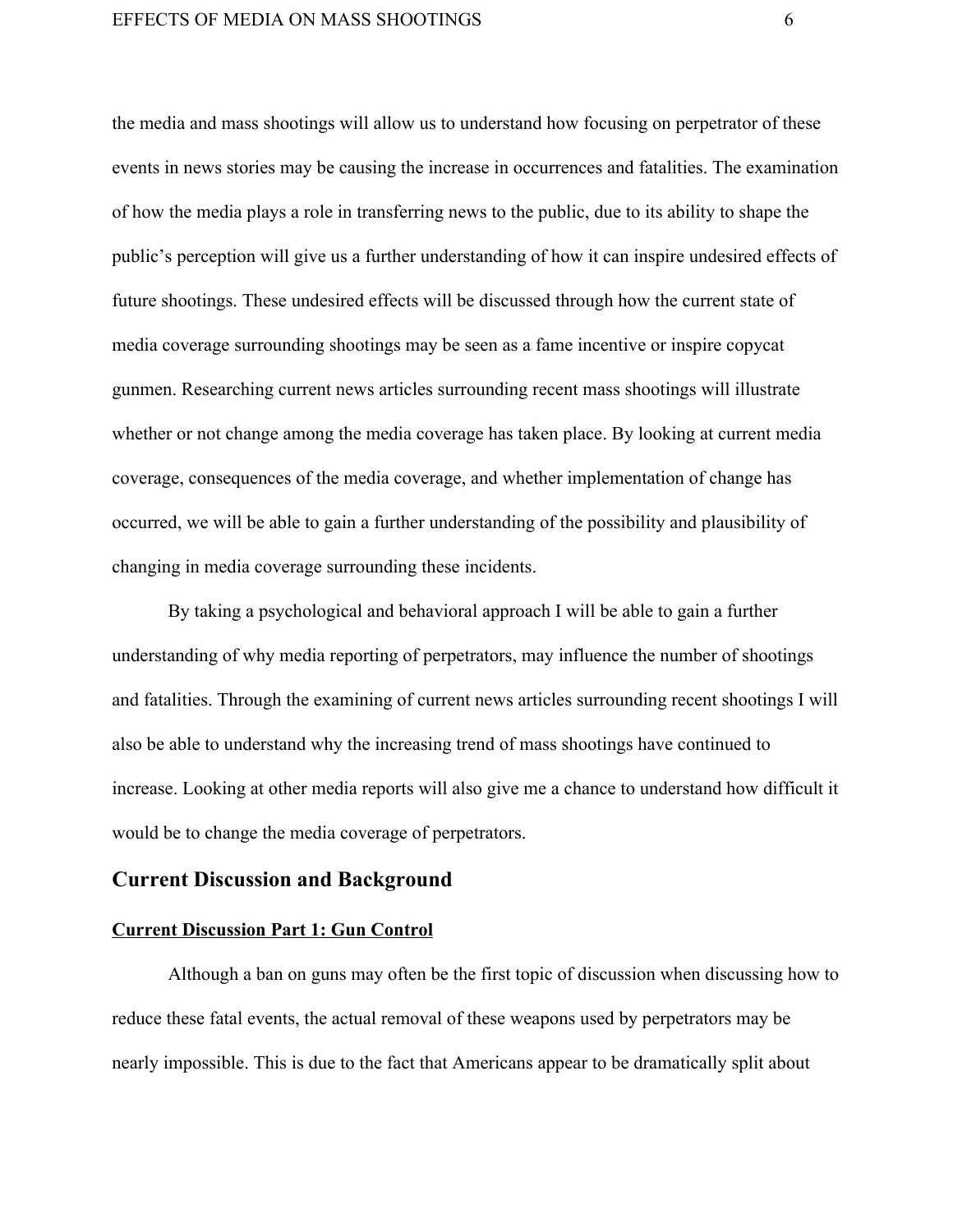gun control, as many citizens own a gun or multiple guns themselves. This split opinion on gun control within the citizens can be seen through the Washington Post-ABC news poll conducted on October 15-18, 2015 with a sample size of 1,001 U.S. adults. 82% of respondents answered that gun violence is a very serious problem in the country, with 46% responding that enacting new laws to try and reduce gun violence should be a higher priority, and 47% responding that protecting the right to own guns is a higher priority (Washington Post-ABC news poll, 2015). Respondents were also asked how strongly they felt about their opinion, and 78% of them selected that they felt strongly (Washington Post-ABC news poll, 2015).

Another problem with gun control that may arise is the amount of firearms that are present within the nation. U.S. citizens currently own 40% of all the guns in the world, which is more than the next 25 top ranked gun ownership countries combined (Schaeffer, 2018). With a total of 393 million guns for a population of around 326 million, it is estimated that there is gun ownership of 121 firearms per 100 civilians (Schaeffer, 2018). Being one of the only two countries in the world that have "the right to bear arms" written into their constitution, the removal of the ability to purchase firearms would be in violation of the constitution (Lemieux, 2014, p.76). As a result, removing this absurd amount of guns from the population is both physically unlikely and politically unfeasible.

# **Current Discussion Part 2: Mental Health**

Mass shooters have also been shown to have some common psychosocial characteristics including problems with self-esteem, a persecutory/paranoid outlook, narcissism, depression, suicidality, and a perception of being socially rejected (Knoll, 2012). In the same Washington Post-ABC News poll mentioned previously, respondents were asked if they believed mass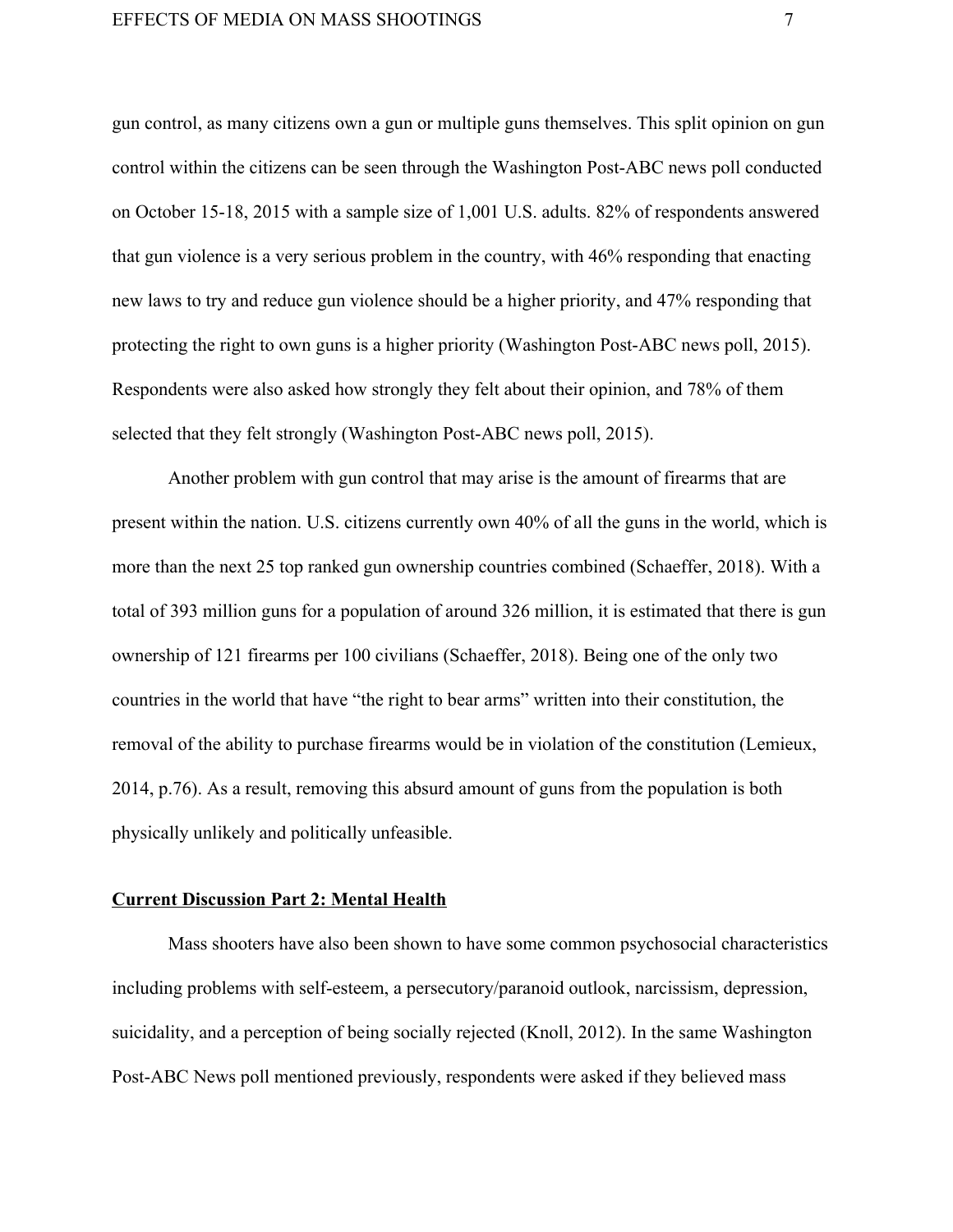shootings in the country are more a reflection of problems identifying and treating people with mental health problems or inadequate gun control laws, while 63% selected the former and 23% selected the later (2015). As a result, the discussion of taking a mental health approach to target perpetrators with these psychosocial problems in reducing mass shootings has also been a topic for discussion.

However, this approach also seems highly unfeasible, as actually being able to identify future attackers can be extremely difficult. This is due to the fact that the majority of people that are mental health issues are not violent and do not pose a threat to anyone. It has been shown that individuals with serious mental illness are associated with less than  $3\%$  of all violence (Fazel  $\&$ Grann, 2006). It has also been found that there is generally a minimal relationship between psychiatric disorders and violence in the absence of substance abuse (Martone et al., 2013). Even with recent innovations within the field of mental health, it is often difficult to diagnose attackers who have a mental health problem because many mentally ill people do not visit the doctor to get diagnosed and/or are diagnosed incorrectly. A study conducted to examine perpetrators of public mass shootings between 1983 and 2012 has shown that perpetrators who have had a history of mental illness are no more dangerous than those without mental illness, as there is no association with the number of victims, the number of weapons or, the perpetrator outcome of the incident (Lemieux, 2014, p. 89). Therefore, the assumption that all persons with mental illness are a "high-risk" population in relation to mass shootings lacks supportive evidence and a mental health approach to reduce these events is not feasible.

# **Background**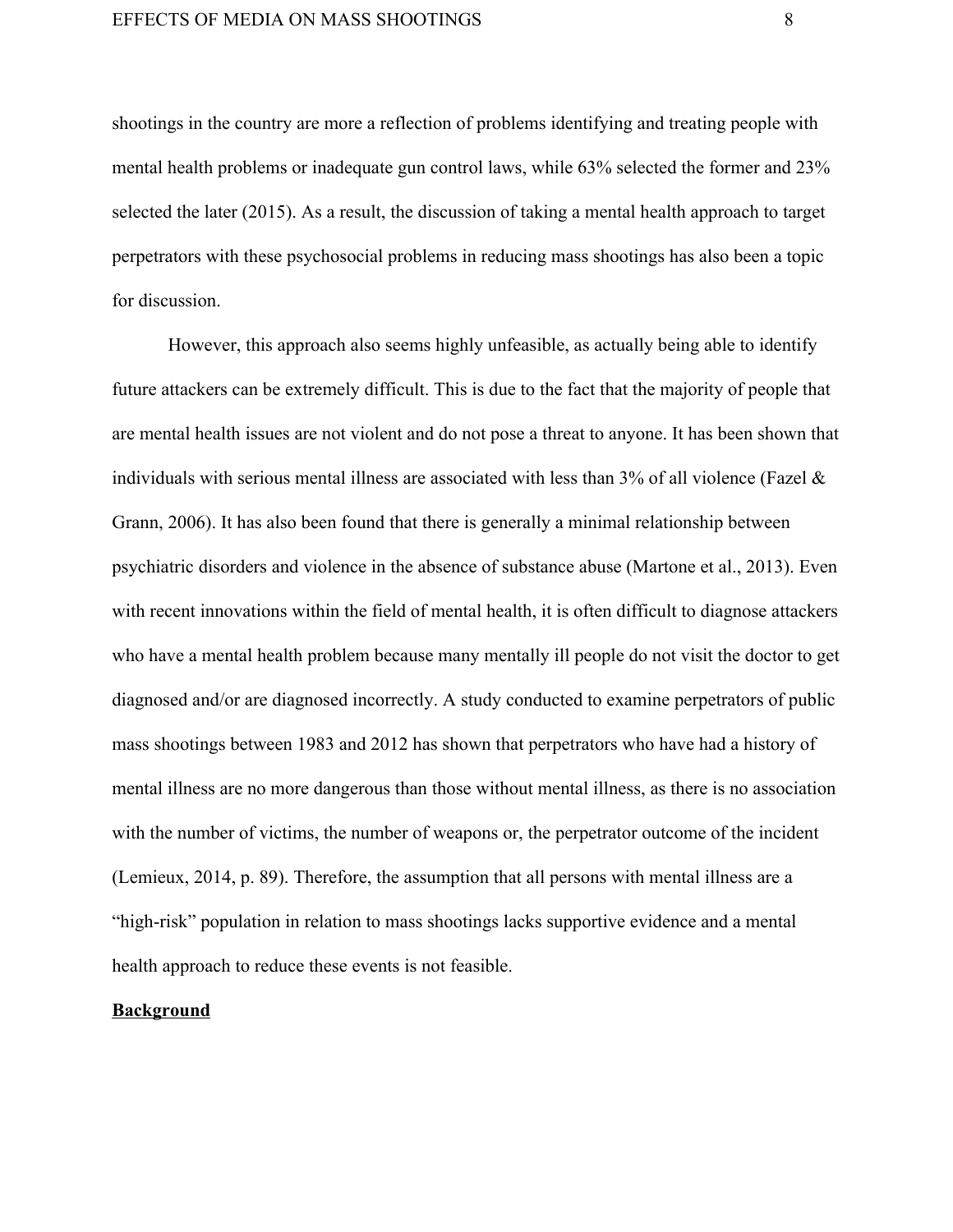Seeking truth and informing audiences of current events is a fundamental responsibility of media reporters. When significant events occur within the nation, the public often turn to the news and media reports to gain information about the unfolding events and to see the relevant images. It is up to the media to report mass shootings and inform the audience about the grim reality and tragedy of these events. Although reporting the "who" is a standard journalistic practice when reporting the news, some journalists have discussed how their reporting may be inspiring future perpetrators, leading them to question how these stories are covered (Morris, 2018, p. 10). However, many U.S. print and online journalists remain unaware of the research done surrounding mass shootings and how their reporting's may be consequential to the increase in mass shootings (Dahmen, 2018, p. 164). As a result, intense and frequent news coverage given to the perpetrators of mass shootings can have both contagious and incentivizing effects on future mass killers.

#### **Analysis 1: Images Surrounding Mass Shootings**

Current media stories, often cover mass shooting incidents using an extensive amount of images surrounding the perpetrators rather than victims, which may spark attention seeking and contagion effects. Newspaper and online article photographs play an important role in the transferring news to the public, as images are easier to recall than words to the human mind (Paivio et al., 1968). Through news images and visuals, the media can have agenda-setting effects. As a result, extensive news media coverage of mass shootings gives the audience a topic to discuss, causing the event to gain an even larger public presence. It has been shown that news stories that contain photos receive more attention from audiences compared to those without photos (Adam et al., 2007). The use of photos on certain topics within the media article can also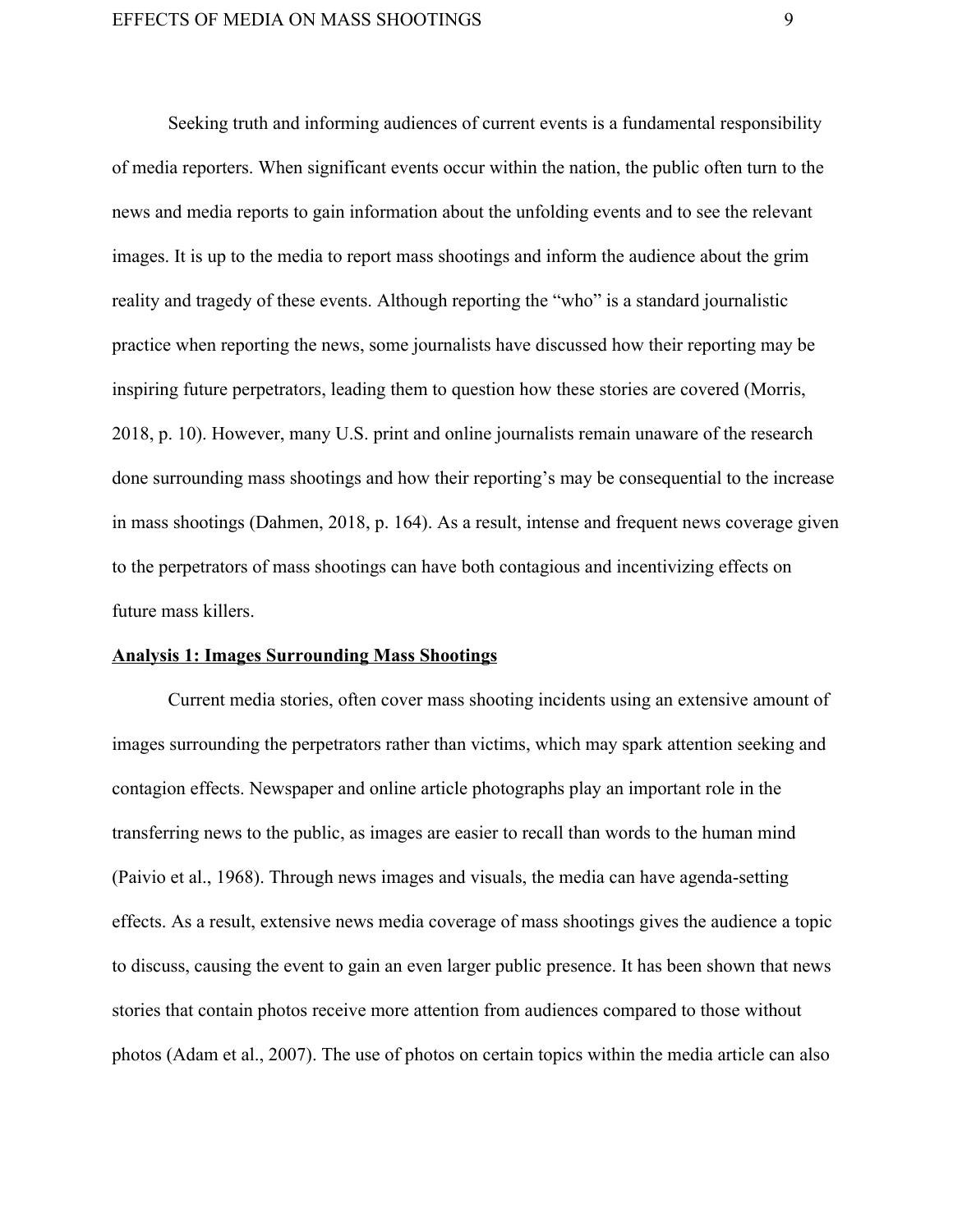affect which elements of a specific news story receive the most public attention, interest, and discussion (Adam et al., 2007). The same or similar images seen multiple times across the news media can allude to the audience which aspect of a news story is the most important. Even with overall newspaper sales declining, front page photos can still influence people who do not purchase newspapers because these photos are not only visible in public places where many people see only the front page, such as newsstands, grocery stores, and convenience stores, but are also apparent on the internet through online articles and social media (Dahmen, 2018, p. 164).

A study was conducted that examined the U.S. newspaper photographic coverage following three major school shootings. Through the analysis of 4,934 photos from 9 days of newspaper coverage, this study made many findings about the prevalence of photo use, changes in photo use during the 3 days following mass shootings, and comparisons between number of photographs between perpetrators and victims. As a result, the study found that news coverage gave more attention to perpetrators than to individual deceased victims by a ratio of 16 to 1 (Dahmen, 2018, p. 163). Even though some use of photos in reporting information is appropriate and necessary, the findings from this study raises serious concerns about the current practice in news media surrounding mass shootings The main job for the news media is not only to report news to the public, but it is also important to balance the public's need for information against potential harm. Although the responsibility for the acts of mass shootings is not solely on the media, they do hold the responsibility of spreading these behaviors. Bringing in revenue and viewers is a powerful incentive for the media to continue reporting and sensationalizing these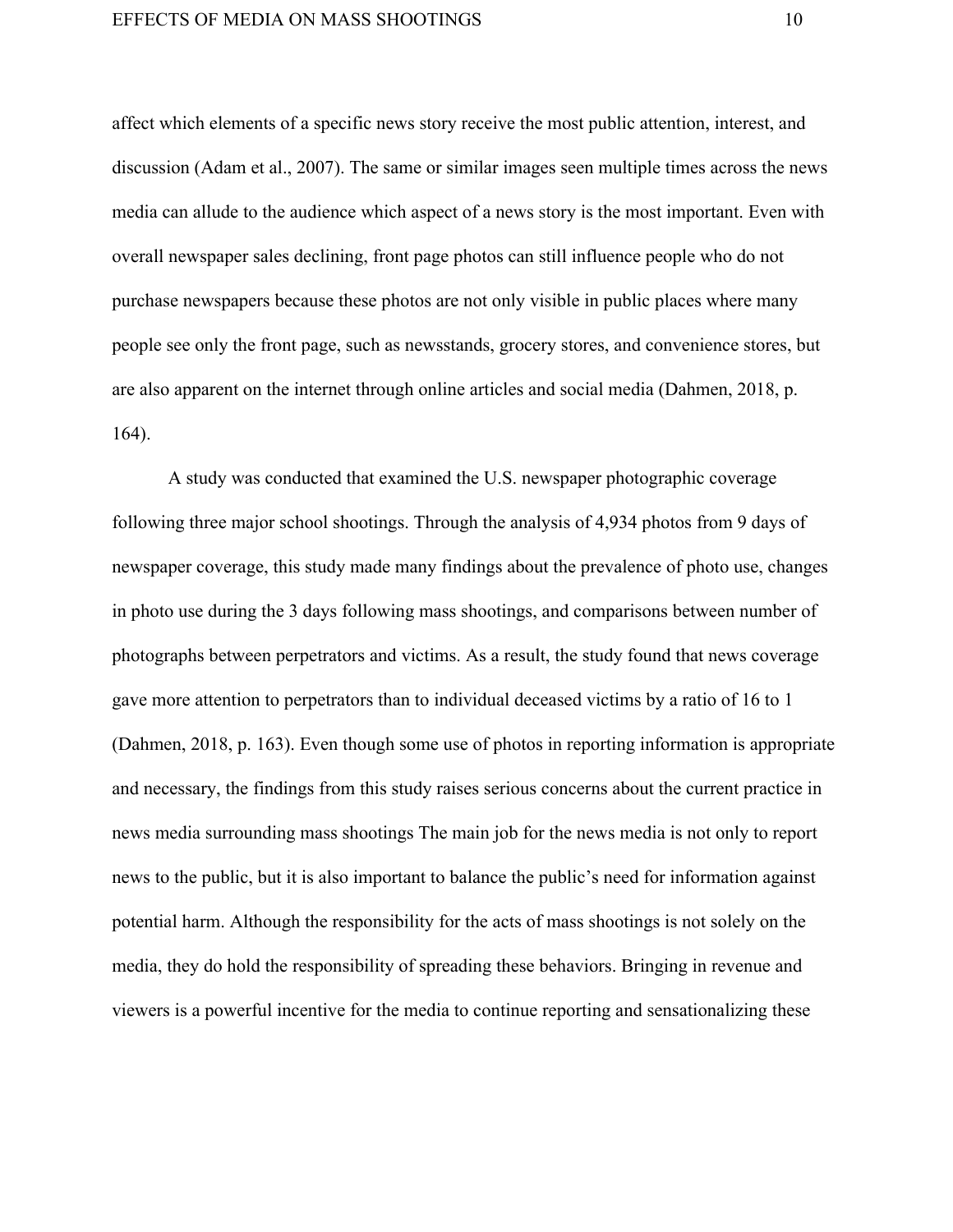tragic events, however there needs to be a line drawn at which the future safety of the public is more important.

# **Analysis 2: Consequence of Media Coverage**

The coverage of perpetrators given by the media can have detrimental effects, including fame seeking offenders trying to cash in on their prize and media stories sparking contagion, copycat, and imitation effects. Many attackers explicitly admit that they want fame and directly reach out to media organizations to get it. For example, the 2015 Umpqua Community College shooter stated, "Seems the more people you kill, the more you're in the limelight" and the 2012 Sandy Hook gunman wrote in an online forum, "Just look at how many fans you can find for all different types of mass murderers" (Dahmen, 2018, p.11). It was found that on average, fame-seeking offenders kill and wound more than twice as many victims as other active shooters, and this seems to be positively correlated with the amount of media coverage they receive (Lankford, 2016). Many fame-seeking offenders deliberately kill and wound high numbers of victims because they know it will help them get more media attention. Media coverage of mass shooters rewards them by making them famous, and provides a clear incentive for future offenders to attack. Many of these at-risk attackers recognize from past media coverage of offenders that murdering large numbers of men, women, or children will guarantee them fame. They believe their names, faces, and actions will be seen worldwide on newspapers, television, movies, magazines, and the internet. Unfortunately, these beliefs are correct, due to the media's predictable pattern of behavior by giving more attention and publicity to offenders who kill more victims. These offenders are not only being rewarded for committing mass killings, but they are also getting a strong incentive to kill as many victims as possible.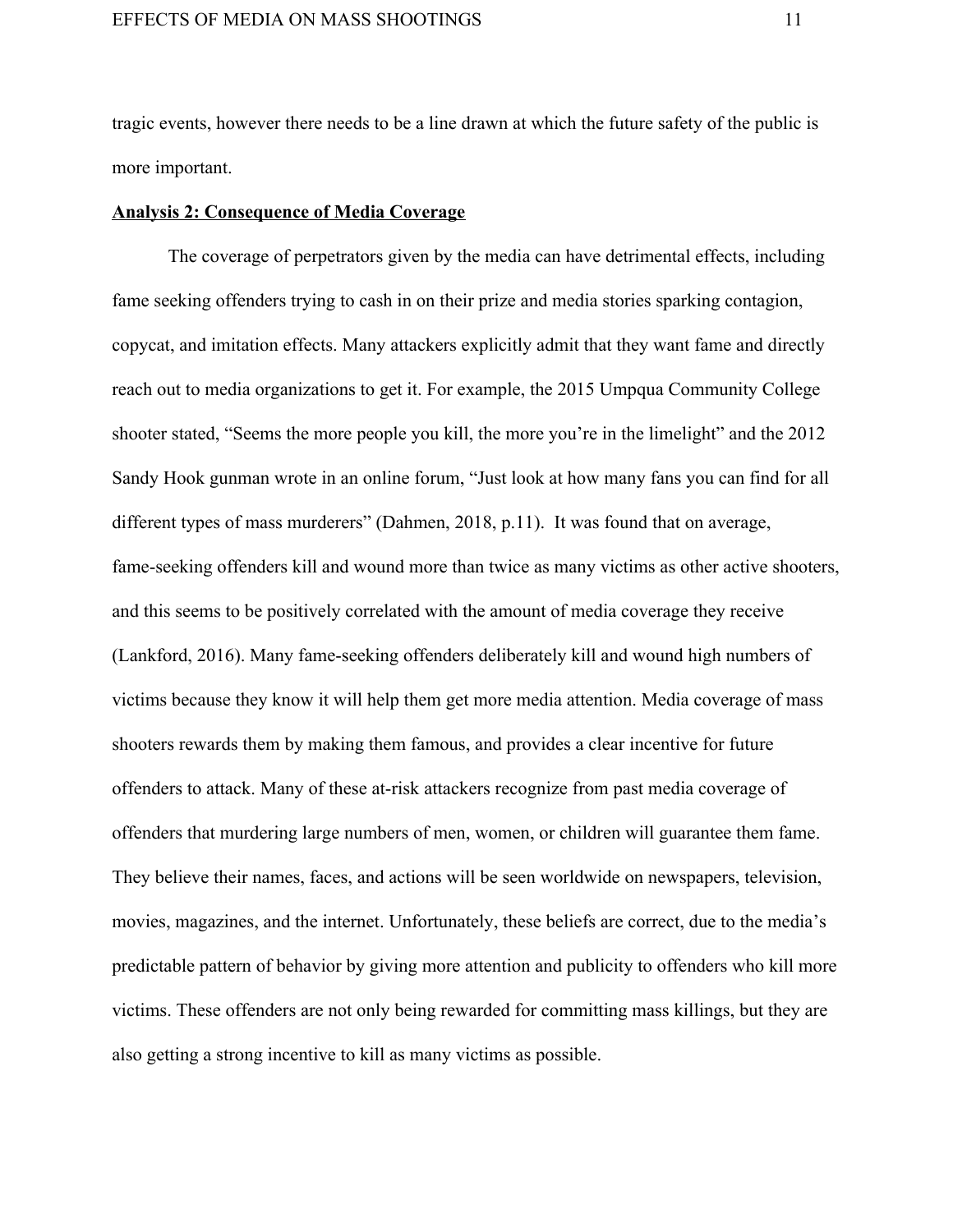Media coverage of mass shooters also leads to contagion and copycat effects. Some key terms to be defined when looking at the impact of media on mass shootings are contagion and imitation, also known as the copycat effect. "Contagion" is a term borrowed from epidemiology to explain how behaviors can spread across a group of people. It refers to the ways that some people who are exposed to a given behavior may become more likely to behave similarly themselves and that behaviors can essentially go "viral" (Gould et al., 2003). On the other hand, imitation or the copycat effect is more straightforward, and typically refer to peoples' imitation of an original actor's modeled behavior. Although social contagion can include copycat effects as one way that behaviors spread, it can also be less direct. As with diseases, not everyone who is exposed to a given behavior becomes afflicted; some may be "carriers" who transmit information about that behavior to others, who then have an increased risk of exhibiting the behavior themselves (Meindl & Ivy, 2017, p. 368).

It has been found that contagion and copycat effects are often prevalent in various types of aggressive behavior, violent crime, mass killings, and terrorism. The most well known example of contagion caused by the media is the finding that when suicides are highly publicized, that it can lead to a temporary increase in suicide rates (Gould et al., 2003). Although the belief that media coverage of suicides could produce contagion and copycat effects was once doubted by many media organizations and outlets, it is now largely accepted as an established fact. The World Health Organization, U.S. Centers for Disease Control and Prevention, U.S. Department of Health and Human Services, American Foundation for Suicide Prevention, Poynter Institute, and Society of Professional Journalists have all published warnings that media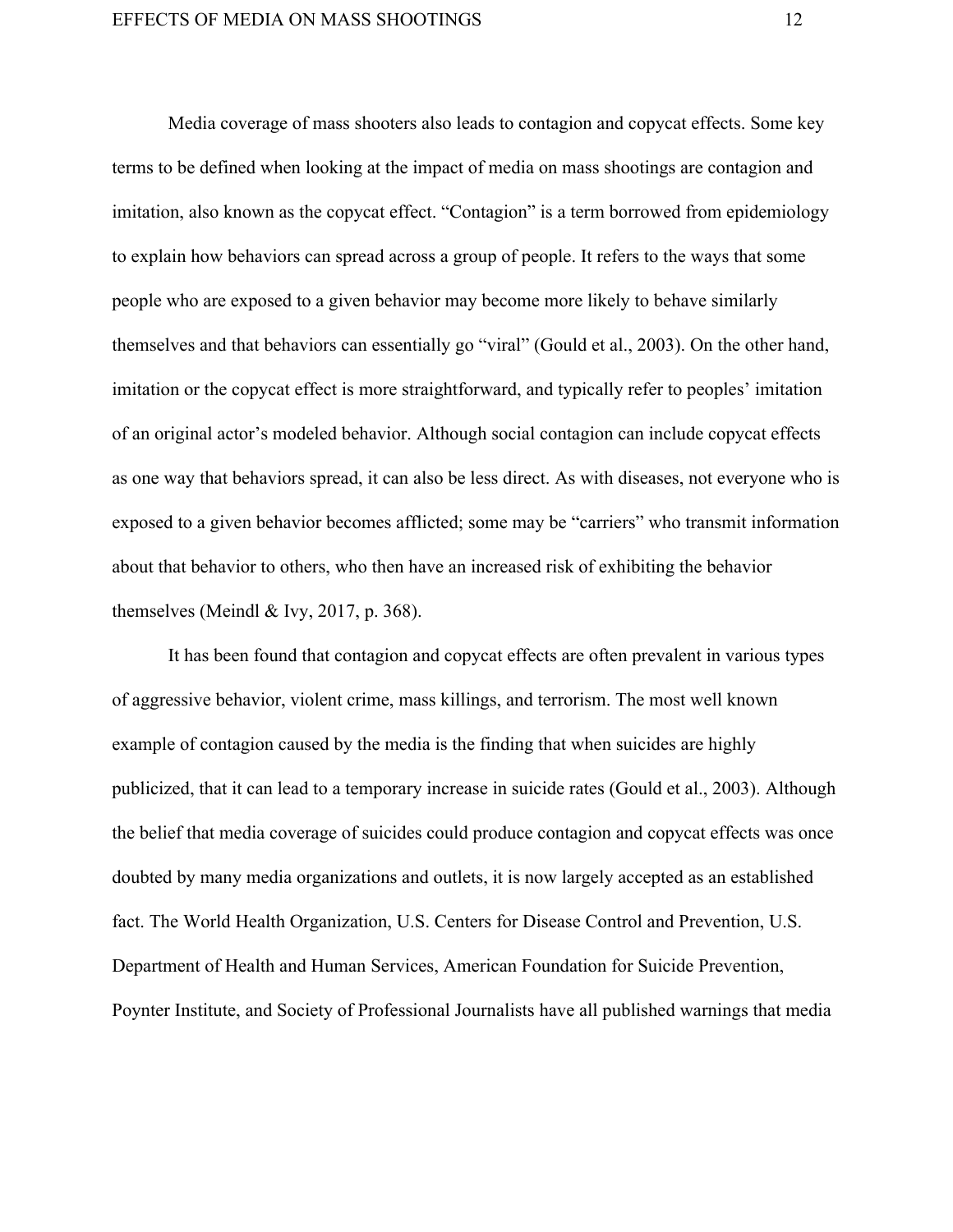coverage of suicide can increase the risks of subsequent suicides and, therefore, must be handled with extreme care to minimize potential consequences (Lankford & Madfis, 2018, p. 3).

These findings about media coverage being correlated to the increase of suicides is relevant to mass shootings because these offenders are often suicidal as well. Nearly 50% of active shooters in the United States commit suicide or refuse to surrender and are killed by police (Lankford 2015). Additionally, those offenders who survive often intended or expected to die, but change their minds after attacking or failing to complete their suicide attempts (Lankford, 2015).

When mass shooters receive large amounts of media attention, it can turn them into role models for other impressionable high-risk individuals. As a result, these individuals may be more likely to commit mass shootings of their own. Although imitators are not always fame-seekers, there may be some persons who empathize with the original attackers' claims that violence is a justifiable response to their feelings of mistreatment and marginalization. Thus they believe have validation to imitate a similar attack. Others may be attracted to the sensationalized, dramatic, or powerful ways the original attackers were portrayed by media outlets, and therefore commit attacks of their own.

Some researchers have found that active shootings, school shootings, and other mass killings are now so "contagious" that a single incident can increase the risk of future attacks for the next two weeks, while others have documented even longer term copycat effects. For example, it was found that the Columbine school shooters inspired at least 21 copycat shootings and 53 prevented plots in the United States over a 15-year period (Follman & Andrews, 2015). It was also found that at least 32 attackers identified the Columbine shooters as role models, and at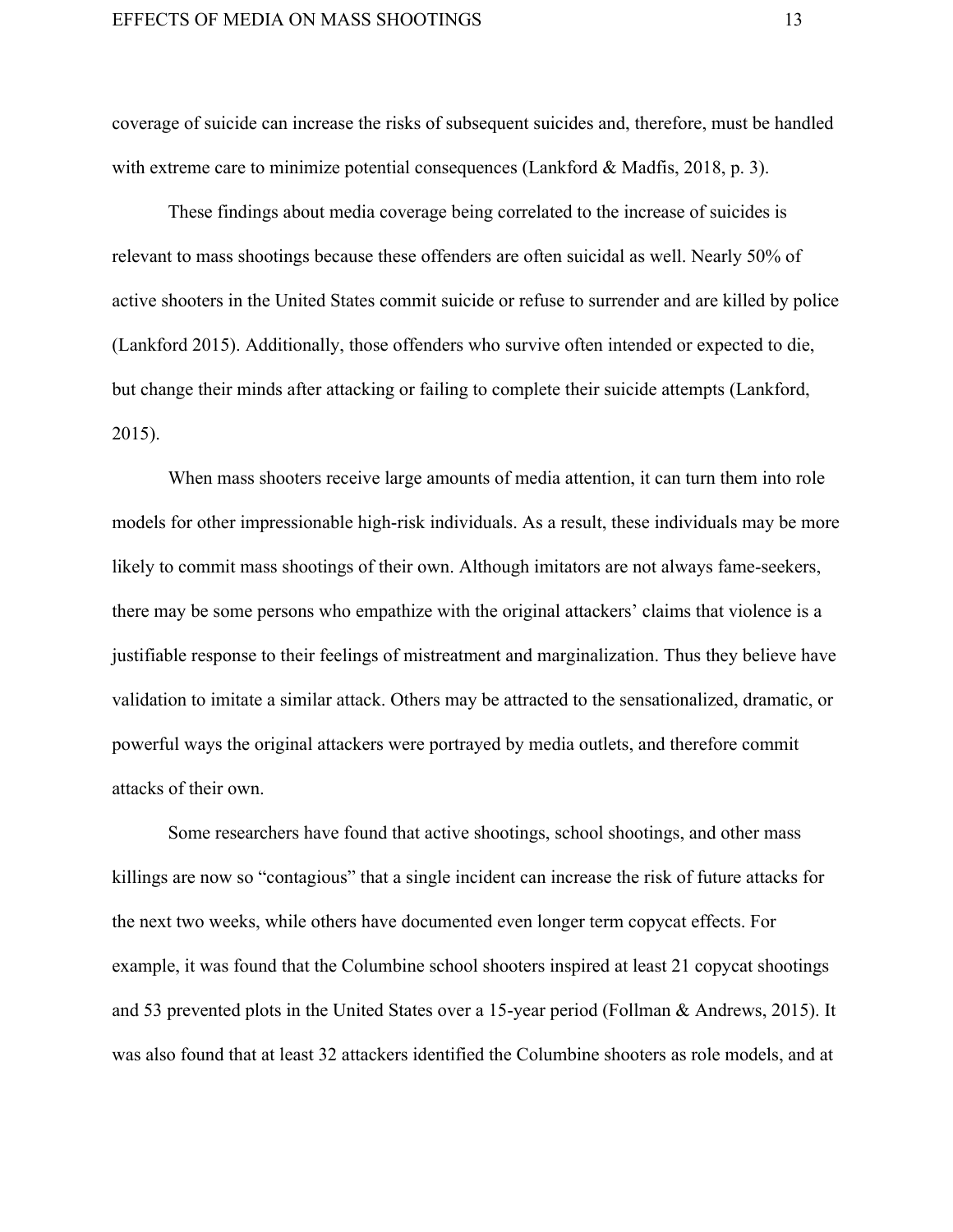least 8 attackers who considered the Virginia Tech shooter to be a role model (Langman, 2017). As a result, it can be seen that many copycat killers are not just copying criminal behavior from previous offenders, they are following the actions of famous criminals that they may see as celebrities. The fame and glamorization of these criminals is given to them by the media.

# **Analysis 3: Problems with Current Reporting**

Even with dozens of journal articles advocating for the change of how the media portrays mass shootings, there is still no current change to be seen. There has been discussion surrounding portraying the shooter's action in a negative light and portraying the shooter's behavior as shameful (Meindl & Ivy, 2017, p.369). Another method involves avoiding in-depth descriptions of the offender's reason for committing the crime, so those who feel similar to them do not feel drawn to imitate their behaviors. Reducing the overall duration of news coverage could also deter the motive for fame, as some shootings are often reported for weeks after the event. The live press that immediately follows the events can also be removed, as it would take away from the excitement of the event and overall interest of the event, decreasing the desire for imitation. Presenting the facts of the events in a manner that is dull and avoiding dramatic digital re-creations can help minimize interest and reduce sensationalism many offenders desire. Removal of the photos and the names of current and past perpetrators has also been discussed to deter future offenders by removing the aspect of fame to both their name and image (Lankford  $\&$ Madfis, 2018, p. 4).

With these plans being discussed by authors and scholars, there is still not any change to be seen. The most recent mass shooting that has been broadcasted all over the nation is the one that occurred on August 27, 2018 at a Jacksonville, Florida video game tournament. By just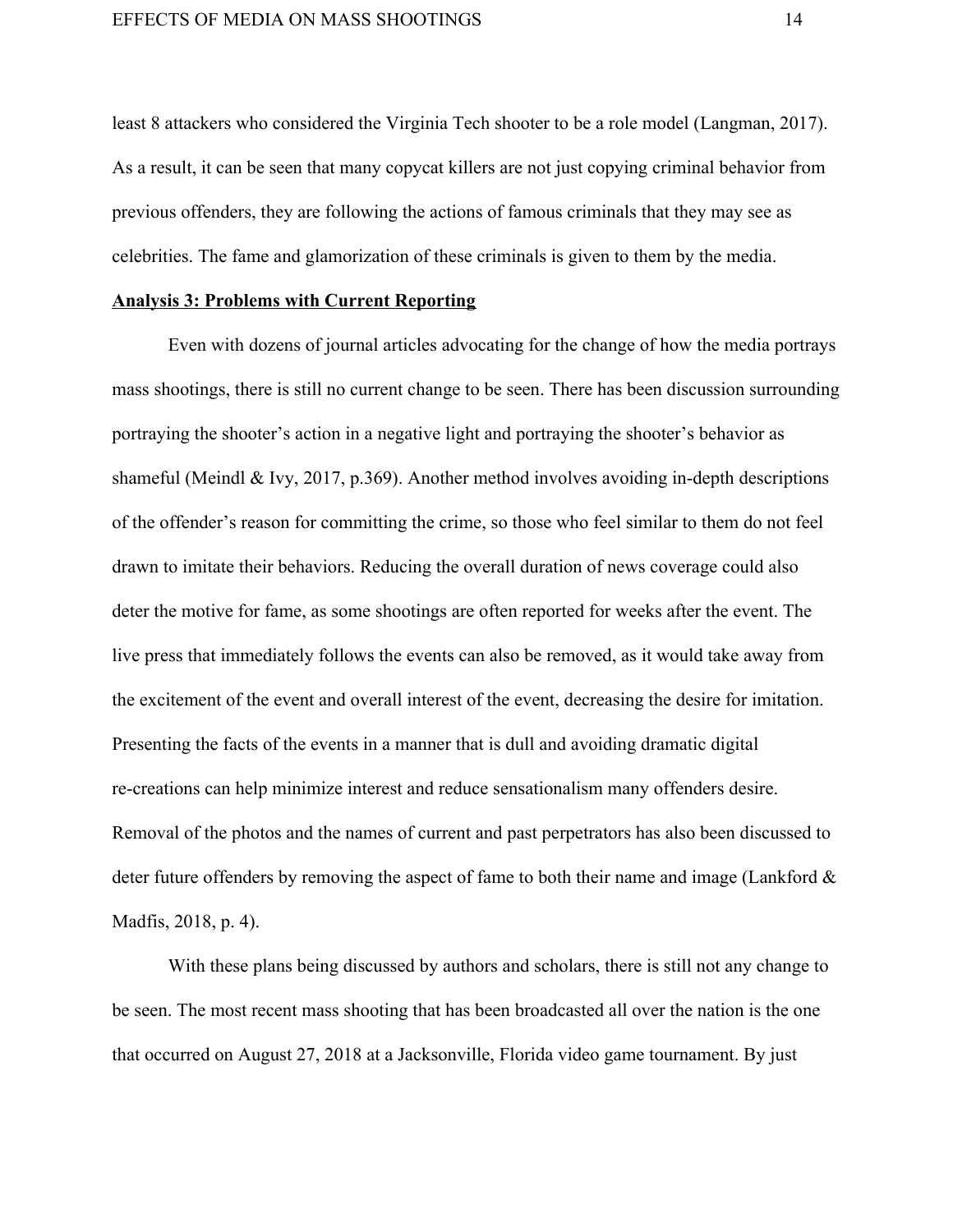searching up the event on Google News, we are able to find the name of the offender with the simple click of the button. Cable News Network (CNN) is a popular American news-based cable and satellite television channel, and is one of the top articles when I search for the event. The article includes an extensive amount of pictures and videos highlighting, the event and even goes as far to include the live broadcast at the time, where the shots can be heard (Levenson, 2018). Almost a third of the article's content discusses what the gunman David Katz had done and highlights his previous Madden tournaments. They also go as far as including a picture of a previous Tweet from the the Buffalo Bills, congratulating Katz for winning the Championship in the previous year. There is no actual text mention of the victims' names in the article, and if the reader was to even want to know how many fatalities there were and what their names are, they would need to click into one of the videos displayed. Just by simply typing in the tournament name into the google image search we are also given an array of photos of the offender, with only a couple of pictures of the two victims who were murdered. There is no further information about any of the other victims as each article seems to focus on what the perpetrator was doing at the time of the attack, and even what he was doing a year before the attack.

# **Future Steps and Conclusion**

# **Future Steps Part 1: Media Changes and Mass Shootings**

Since it is shown that media outlets have not yet changed to reduce the amount of airtime the perpetrators receive, the first step would be to negotiate with the media organizations and illustrate to them how the content they are producing can possibly be increasing the safety risk within the nation. There are already limitations news outlets and media organizations have set on certain events, such as not showing people who run onto the field during professional baseball or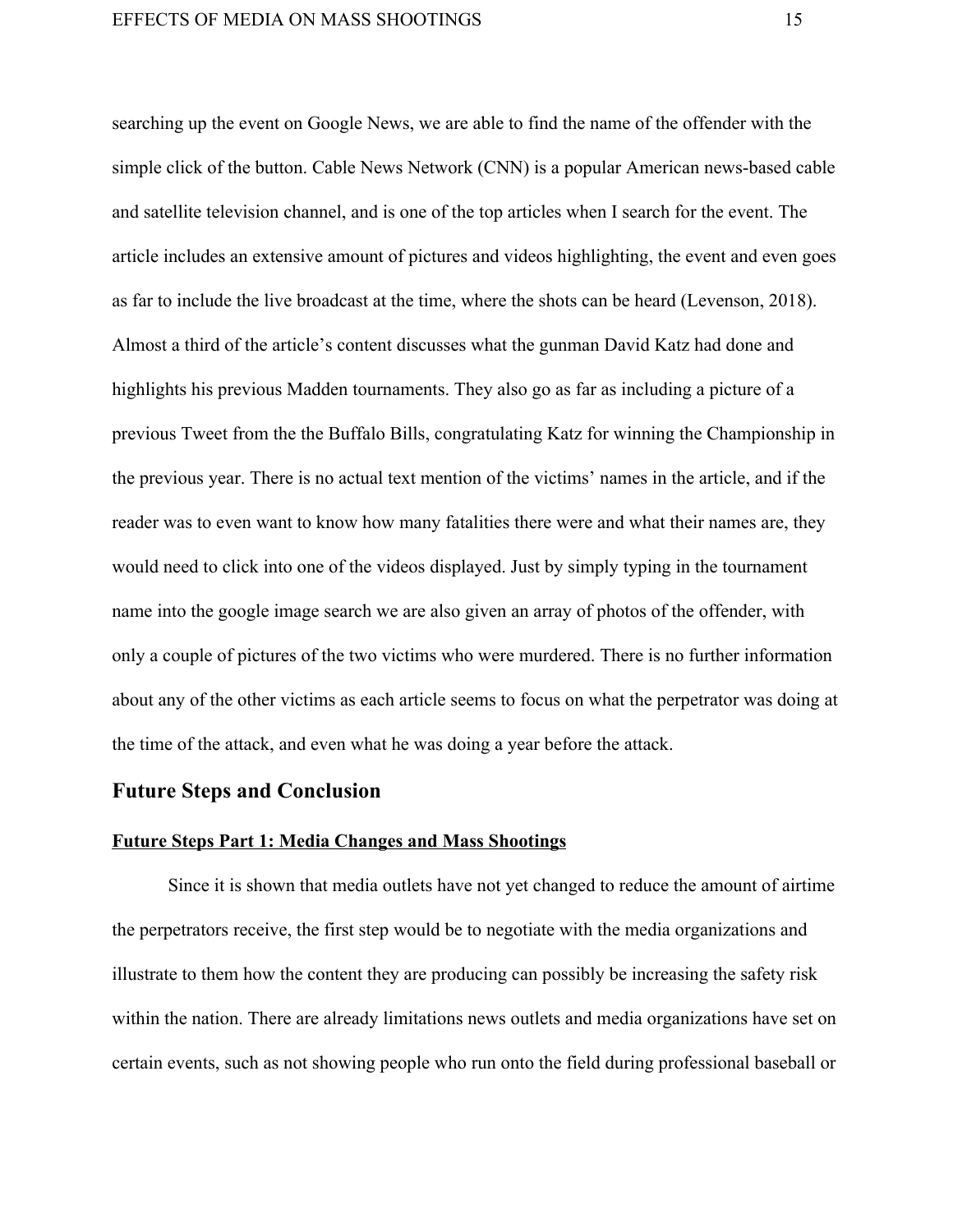football games. It had become an entertaining trend for fans to run the on the field during these games and have police chase them down while being broadcasted on television. Since they did not want to continue providing fame to those who were seeking it by running on the field, they have adopted policies to not show those who decide to run the field. An ESPN sports producer specifically said that "We're not looking to glorify someone running onto the field" (Osgood, 2016). If this could be implemented in the same way toward mass shooting perpetrators that would be a huge success for the nation. By putting offenders on the big screen we are glorifying them and giving them the fame that they seek.

It is now standard operating procedure for media organizations and online information sources to no longer publish the names of sexual assault victims. Even though the media is free the print the names of these victims, they have decided to abstain from the practice because individuals are more likely to come forward and report their own victimization if they can remain anonymous, enabling the criminal justice system to take care of these crimes (National Alliance to End Sexual Violence, 2016). If the media is able to remove the names of sexual assault victims, why are they unable to remove the names of mass shooters? They have decided to allow the criminal justice system take care of the crimes of sexual assault cases, so why not allow protect the greater safety of the nation by removing media incentive for perpetrators?

# **Future Steps Part 2: Media Changes and Smaller Shootings**

Another future step that should be taken to target and tackle the increase in mass shootings is changing the news media regarding smaller shootings that are often unheard of. Since they are often not reported on the news, many of the U.S. citizens are unaware of this epidemic that has taken place within this nation. As of the date August 29th, 2018, there have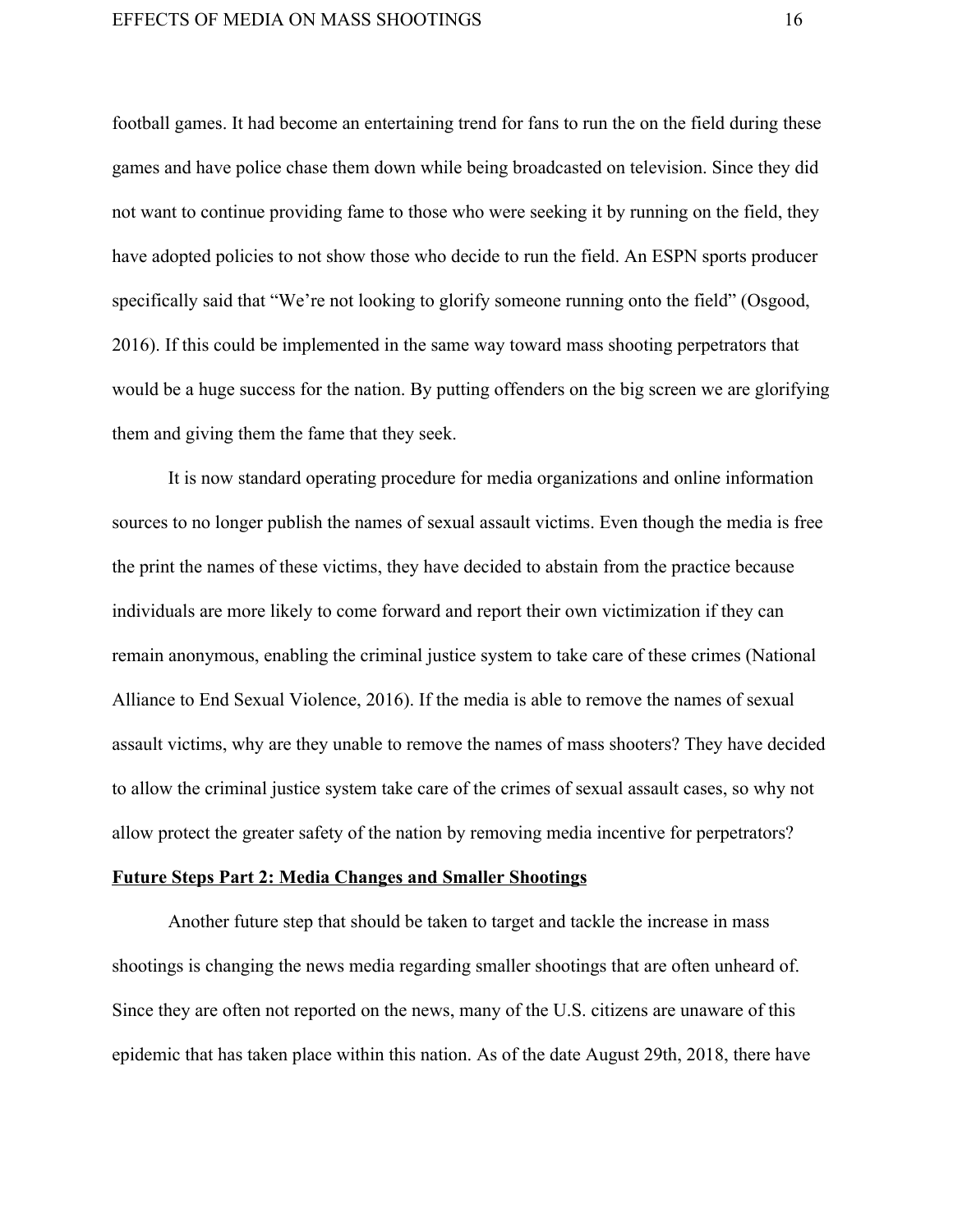#### EFFECTS OF MEDIA ON MASS SHOOTINGS 17

been a total of 291 shootings that have occurred in the year, while in 2017 as of the same date there was a total of 303 shootings (Mass Shooting Tracker, 2018). Although this may be a slight decrease, the number of shootings may begin to rise again by the end of the year.

With the absurd amount of shootings that have already occurred in the year, many of these shootings have been unheard of due to the lack of reporting from the media. This is because the media often does not report shootings that are not considered "mass murders", which by definition means at least 4 victims need to have been murdered. With this current definition many shootings do not fall under this category as many victims of shootings can survive due to luck. Some victims of shootings are injured and left with life long disabilities and trauma, but by definition these events are not categorized as a mass shooting because there were not at least 4 people murdered. Even though decreasing the reporting's on perpetrators may help the decrease mass shootings, there also needs to be an increase in reporting all shootings that are not considered "mass shootings".

These news outlets should continue to focus on the victims, rather than the perpetrator, while also reporting smaller shootings in order to raise awareness in the nation. If the news began reporting on both mass and small shootings with the same amount of coverage, attackers who are incentivized by the media coverage that often surrounds mass shooters may be deterred to committing such large crimes. There would no longer be the reward of more fame for maximizing victim fatalities. By also beginning to report the extensive amount of smaller shootings, media organizations will no longer have enough time to focus as much as weeks, months and sometimes years that currently surrounds mass shooters. As a result, with less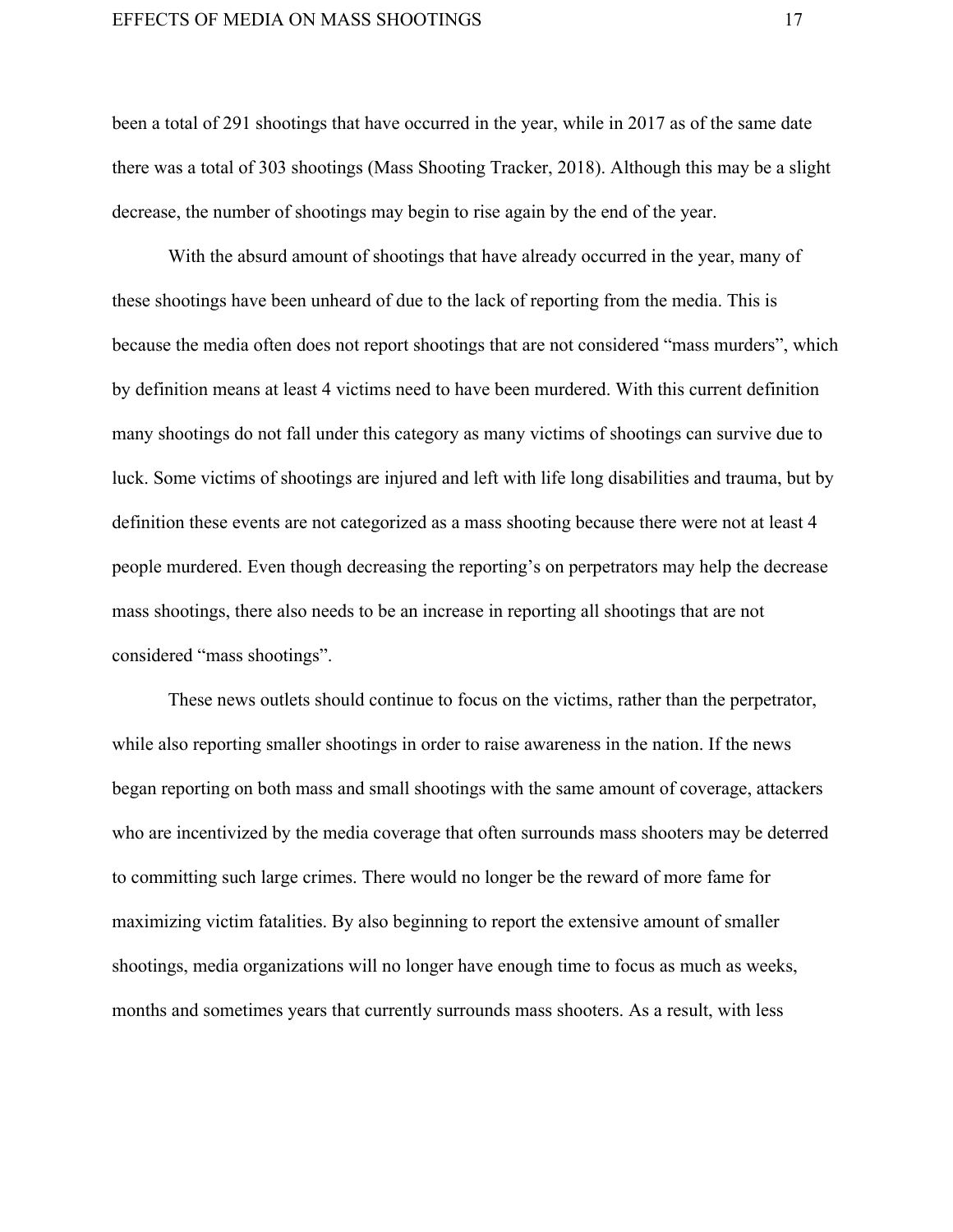coverage on these mass shooters, their actions may become jumbled up with all the other shooters that are reported, deterring them from committing a mass shooting.

# **Conclusion**

With shootings being such a prevalent event in the United States, it is extremely important to understand how they can be decreased. Although gun control and a mental health approach may not seem like the best suited solutions to the current problem, changing the media coverage is the most possible and probable solution. Since the media is such a large part of our everyday lives, it is important for those organizations to not only report the truth, but also look out for the citizens in the United States. By consistently reporting mass shootings for weeks on end with a high focus placed on the perpetrators, rather than the victims, we are unable to understand the full extent of the epidemic. It is clear that media coverage of mass shooters provides a clear incentive for future offenders by making them famous and that the attention the media is placing on perpetrators of these events is causing the increase in occurrences. These gunmen are not only being rewarded through the spotlight being placed on them, but are also inspiring possible future attackers. Being actually able to implement a media change and solution to this problem is extremely important to our nation, as adverse psychological effects, increase in fears, and declines in perceived safety are all consequences that may continue to rise. Although being able to stop all mass shootings may seem unlikely, being able to prevent increasing occurrences should be a priority through the limiting of media coverage of perpetrators.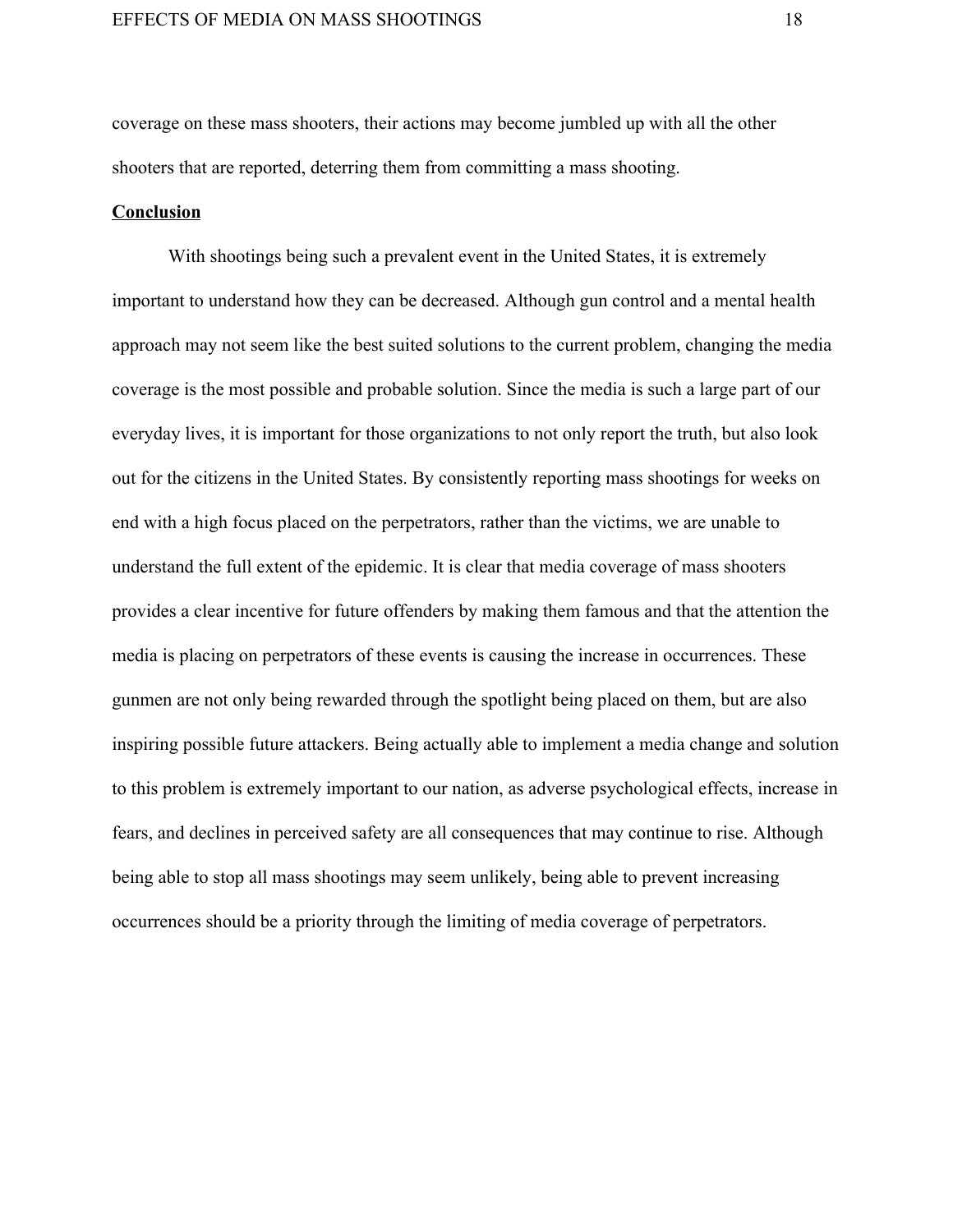# References

- Adam, P. S., Quinn, S., & Edmonds, R. (2007). Eyetracking the news: A story of print and online reading. St. Petersburg, FL: Poynter Institute.
- Dahmen, N. S. (2018). Visually Reporting Mass Shootings: U.S. Newspaper Photographic Coverage of Three Mass School Shootings. *American Behavioral Scientist*, *62*(2), 163-180. doi:10.1177/0002764218756921
- Deadliest Mass Shootings in Modern US History Fast Facts. (2018, May 23). Retrieved from [https://www.cnn.com/2013/09/16/us/20-deadliest-mass-shootings-in-u-s-history-fast-fact](https://www.cnn.com/2013/09/16/us/20-deadliest-mass-shootings-in-u-s-history-fast-facts/index.html) [s/index.html](https://www.cnn.com/2013/09/16/us/20-deadliest-mass-shootings-in-u-s-history-fast-facts/index.html)
- Fazel S, & Grann M. (2006). The population impact of severe mental illness on violent crime. *Am J Psychiatry.* 163(8).1397–1403. doi[:10.1176/ajp.2006.163.8.1397](https://doi.org/10.1176/ajp.2006.163.8.1397)
- Follman, M., & Andrews, B. (2015). How Columbine spawned dozens of copycats. *Mother Jones*. Retrieved from http://www.motherjones .com/politics/2015/10/columbine-effect-mass-shootings-copycat -data
- Gould, M., Kleinman, M., Lake, A., Forman, J., & Midle, J. (2014). Newspaper coverage of suicide and initiation of suicide clusters in teenagers in the usA, 1988–96: A retrospective, population-based, case-control study. *Lancet Psychiatry,* 1, 34–43.
- Kamp, K. (2017, October 03). The Psychological Ripple Effects of Mass Shootings. Retrieved from https://billmoyers.com/story/psychological-ripple-effects-mass-shootings/
- Keller, J., Mykhyalyshyn, I., Pearce, A., & Watkins, D. (2016). Why the Orlando Shooting Was So Deadly. *The New York Times*. Retrieved from [https://www.nytimes.com/interactive/2016/06/12/us/why-the-orlando-shooting-was-so-de](https://www.nytimes.com/interactive/2016/06/12/us/why-the-orlando-shooting-was-so-deadly.html) [adly.html](https://www.nytimes.com/interactive/2016/06/12/us/why-the-orlando-shooting-was-so-deadly.html)
- Knoll J.L. IV. (2012). Mass murder: causes, classification, and prevention. *Psychiatr Clin North Am*, 35(4),757–780. doi:10.1016/j.psc.2012.08.001.
- Krouse, W.J., & Richardson, D.J. (2015). Mass murder with firearms: Incidents and victims, 1999–2013. Washington, dC: Congressional Research Service.
- Langman, P. (2017). Role models, contagions, and copycats: An exploration of the influence of prior killers on subsequent attacks. *SchoolShooters.Info*. Retrieved from https://schoolshooters.info /role-models-contagions-and-copycats-exploration-influence-prior -killers-subsequent-attacks
- Lankford, A. (2015). Mass shooters in the usA, 1966–2010: Differences between attackers who live and die. *Justice Quarterly*, *32*(2), 360–379.
- Lankford A. (2016) Public mass shooters and firearms: a cross-national study of 171 countries. *Violence Vict*, 31(2), 187–199. doi:10.1891/0886-6708.
- Lankford, A., & Madfis, E. (2018). Don't Name Them, Don't Show Them, But Report Everything Else: A Pragmatic Proposal for Denying Mass Killers the Attention They Seek and Deterring Future Offenders. *American Behavioral Scientist*, *62*(2), 260-279. doi:10.1177/0002764217730854
- Lemieux, F. (2014). Effect of gun culture and firearm laws on gun violence and mass shootings in the United States: A multi-level quantitative analysis. *International Journal of Criminal Justice Sciences*, *9*, 74–93.